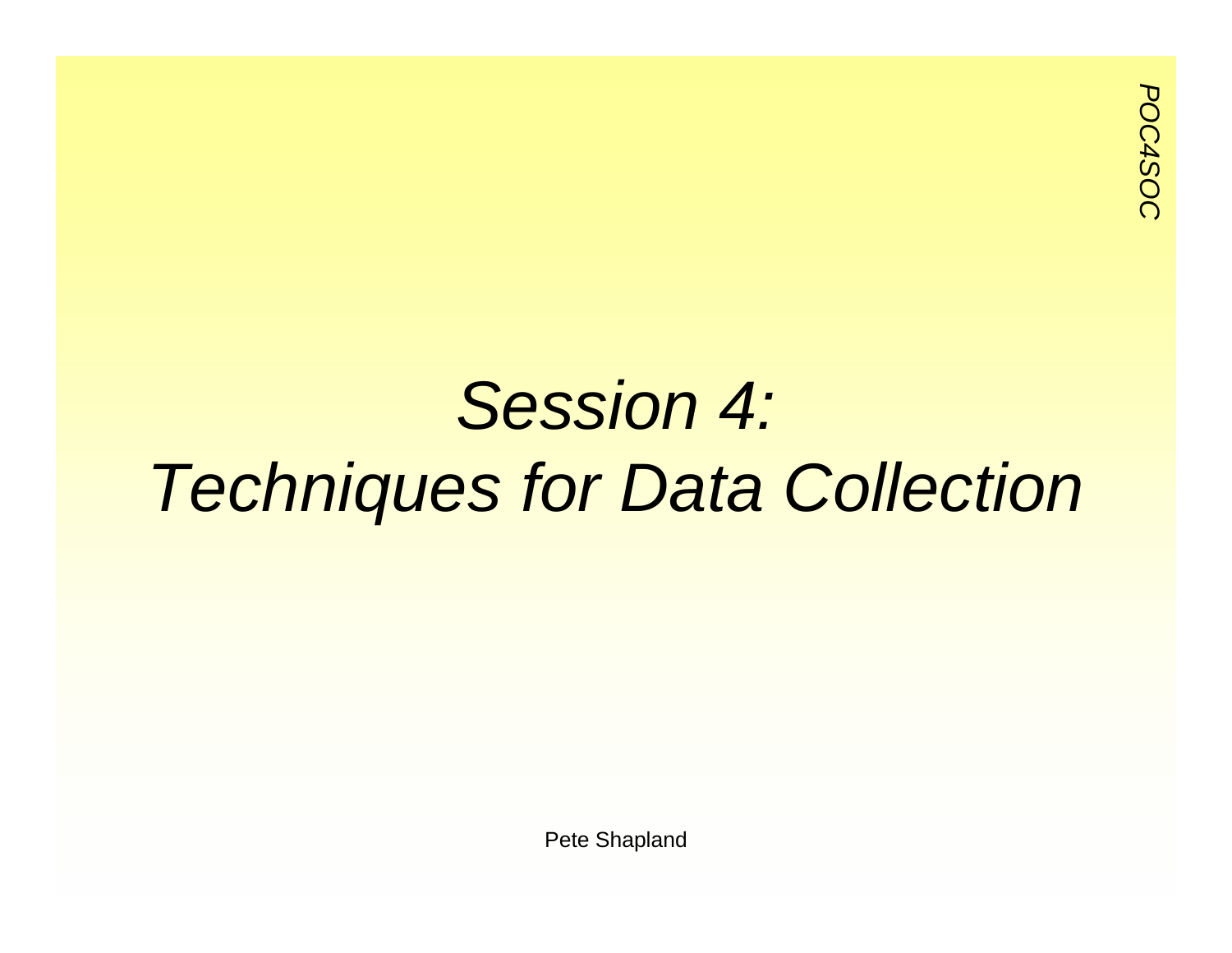# **Possion Overview**

- Types of data
- Overview of analysis requirements
- Errors
- Techniques
	- –Availability
	- **Sensitivity**
	- Time-scale
	- Benefits
	- Pitfalls and drawbacks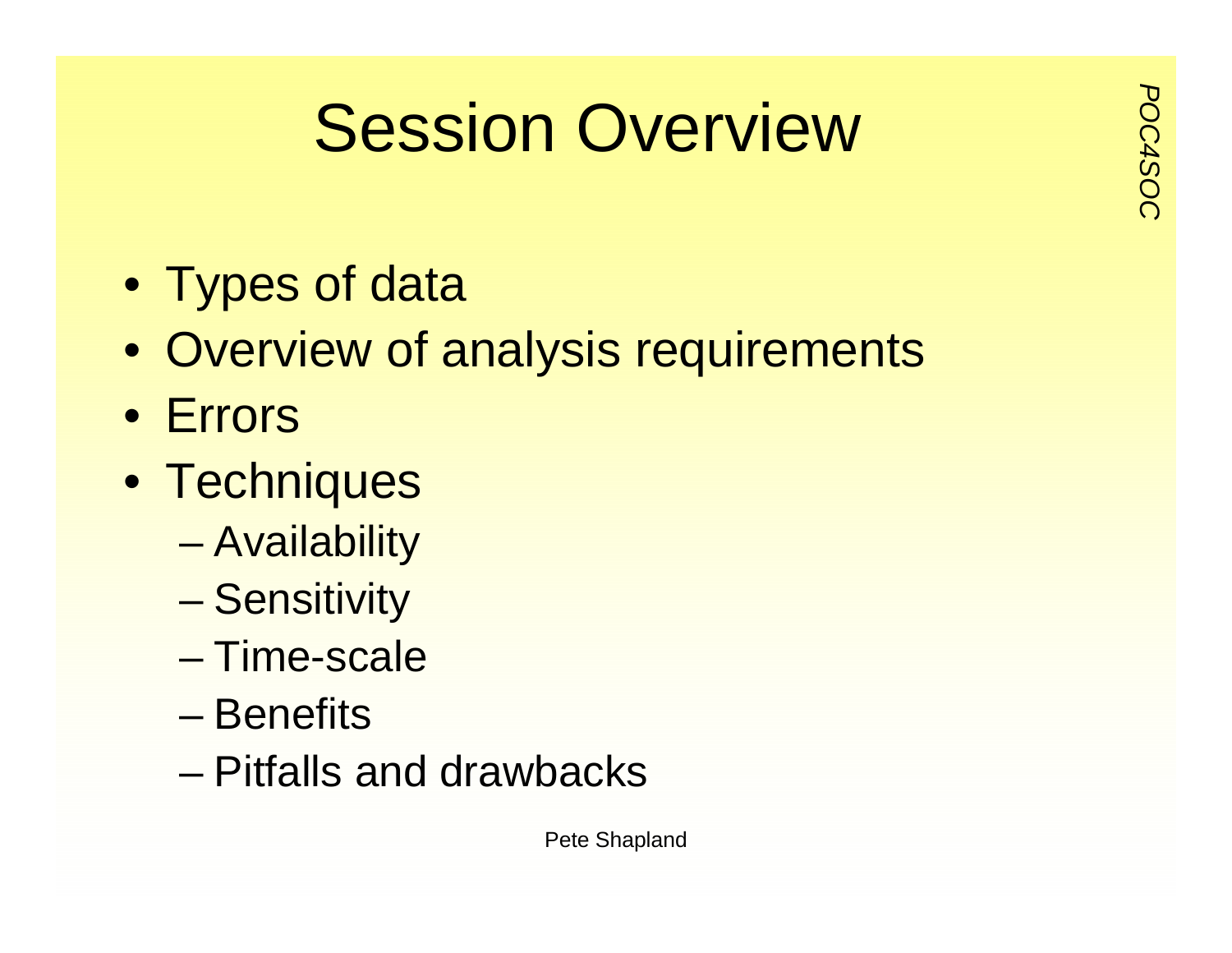## **Data Collection**<br>
Society

 $\bullet$ If you remember only one thing from this session please make it:

#### **"Get good quality data!"**

- Poor quality data will make interpretation.
	- Difficult at best
	- –Impossible at worst
- Pete Shapland • Any technique that can be related to concentration and followed as a function of time can be used.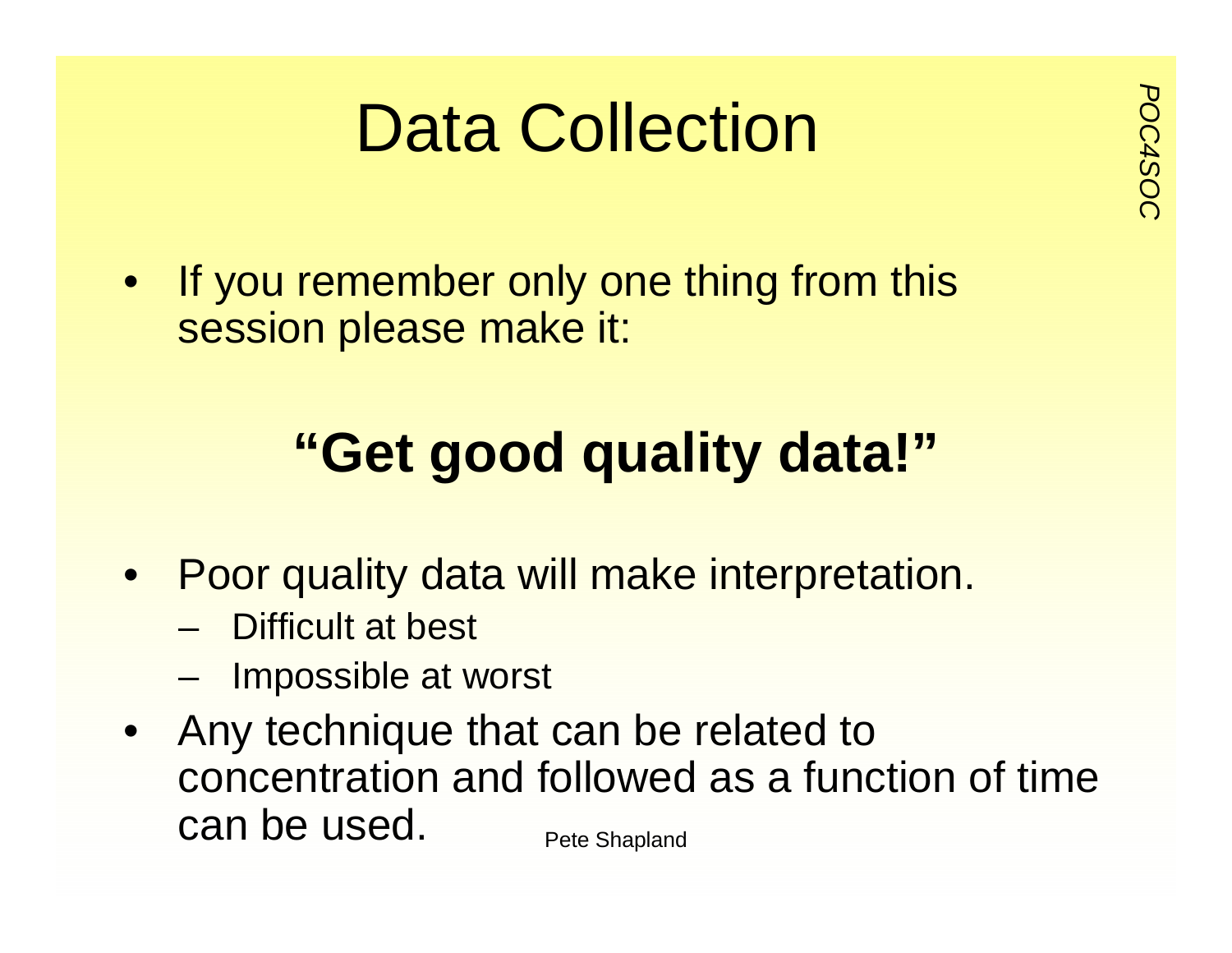# **Types of Data**



- Most common type of graph [Stuff] vs time eg HPLC, NMR, IR, etc.
- $\bullet$ On-line and off-line analysis.
- $\bullet$  **Differentiate** to obtain rate at any point in time!
- • Less common but useful eg heat flow.
- $\bullet$  **Integrate** to obtain rate at any point in time!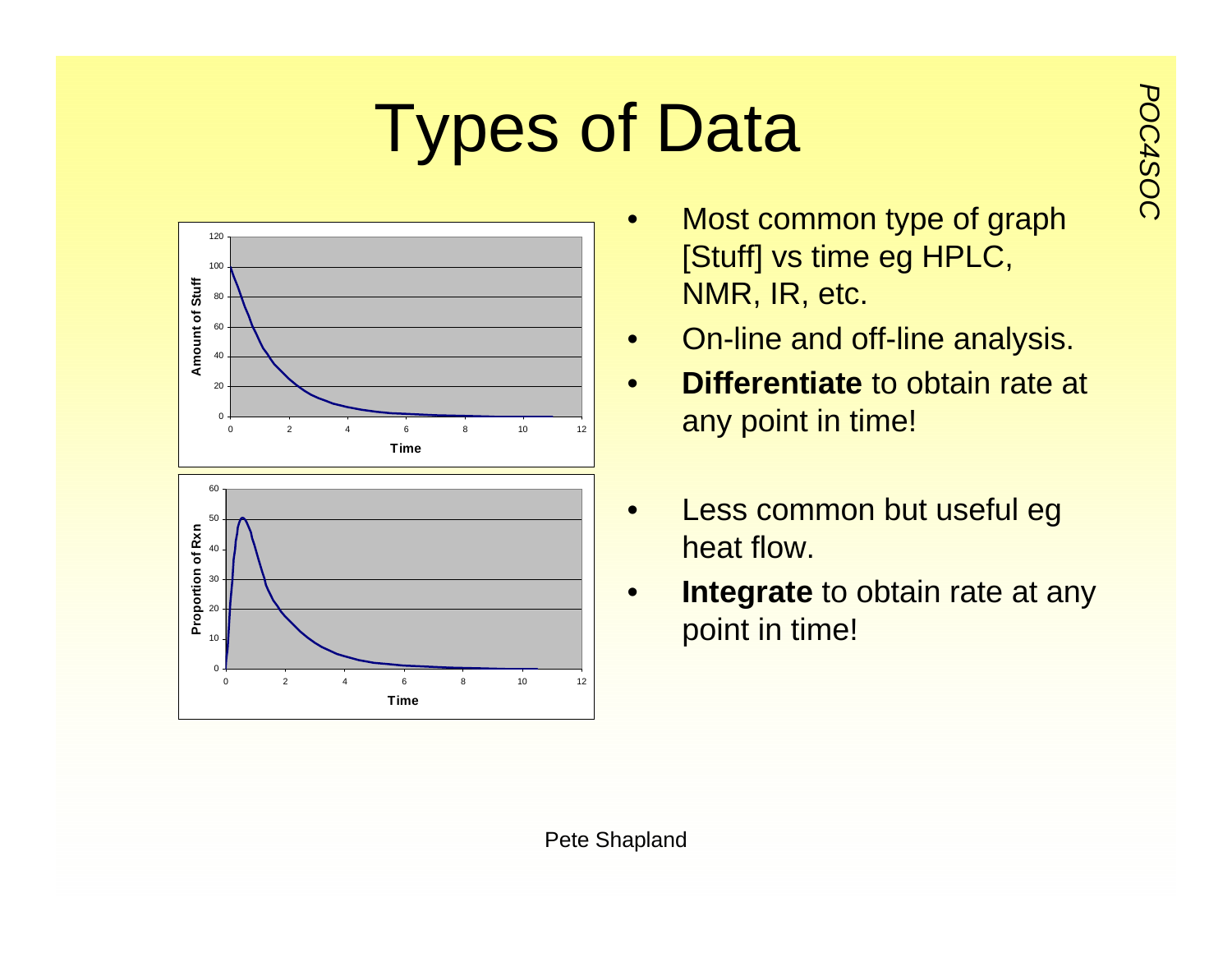# **Purished Types of Data**

- $\bullet$ Further divided into:
- 1. On-line analysis.
- 2. Off-line analysis.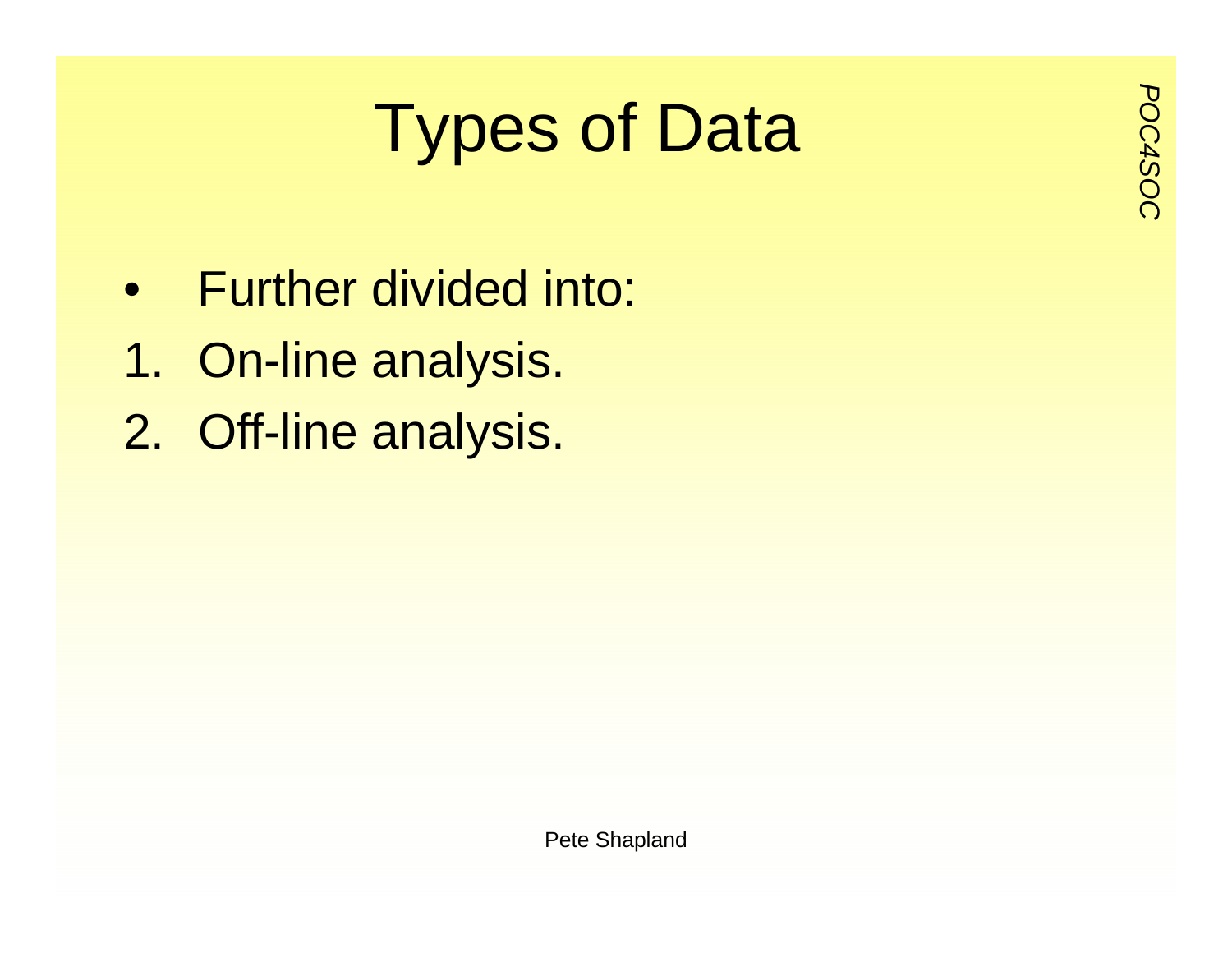## **Por-line Analysis**

- Very powerful approach.
- Allow analysis of reaction in real time.
- Typically spectroscopic.
	- –UV/vis, IR, polarimetry, NMR.
	- –Highly useful for (Pseudo) 1<sup>st</sup> Order Kinetics as absorption is proportional to concentration *via* Beer's law.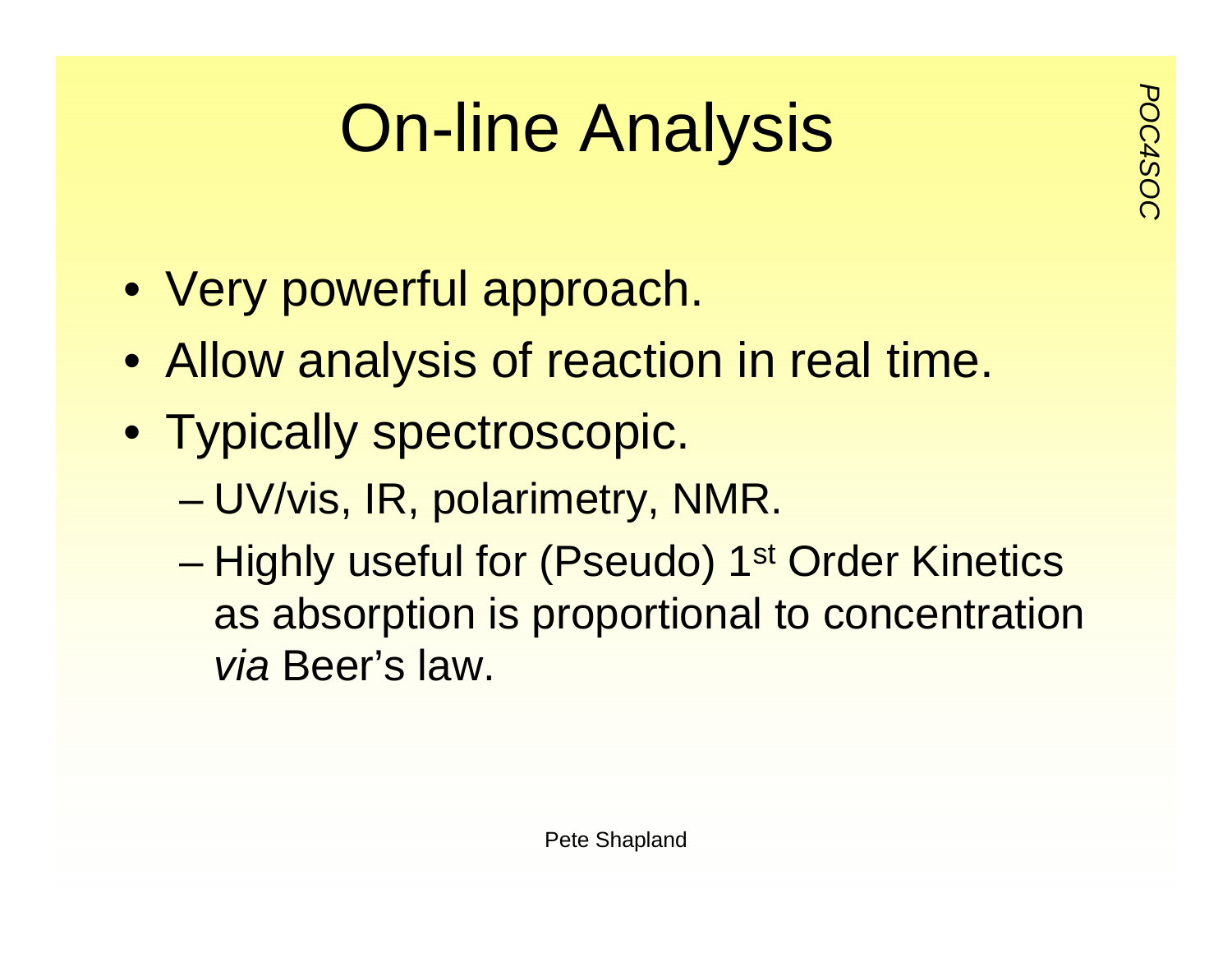## **Off-line Analysis Desirables**

- Typically more difficult to relate to solution concentrations.
- Quantitative analysis (of isothermal reaction).
- Samples must be quenched for off-line analysis.
- Samples must be stable.
- We need molar response factors standards, calibrations, Internal Standards.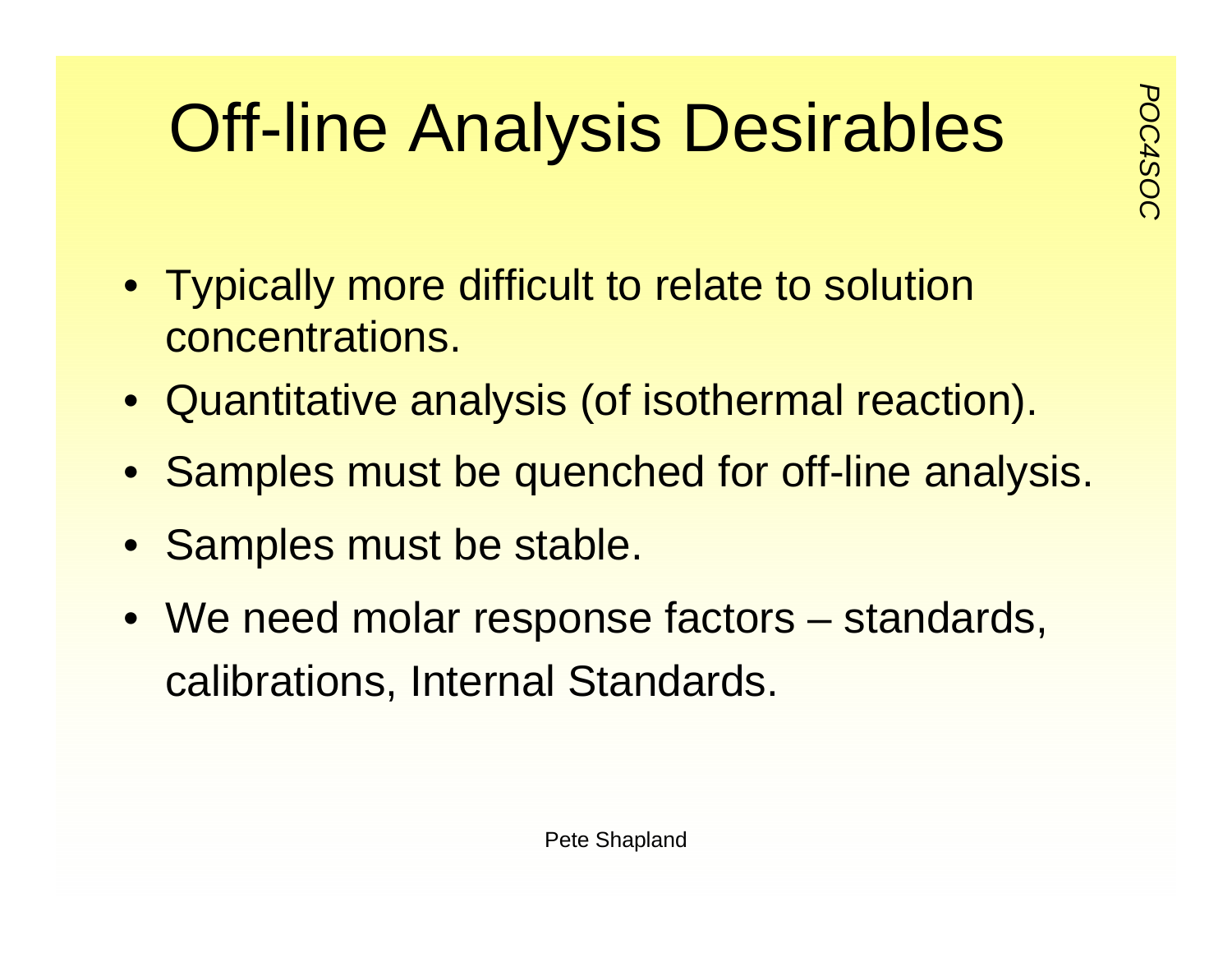## **Port-line Errors**

- Errors can occur in any analysis.
- We need to be aware of how they can occur and what the impact might be.
- Sample amount.
- Diluent amount.
- Injection volume.
- Non-linear response in detector.
- Integration errors.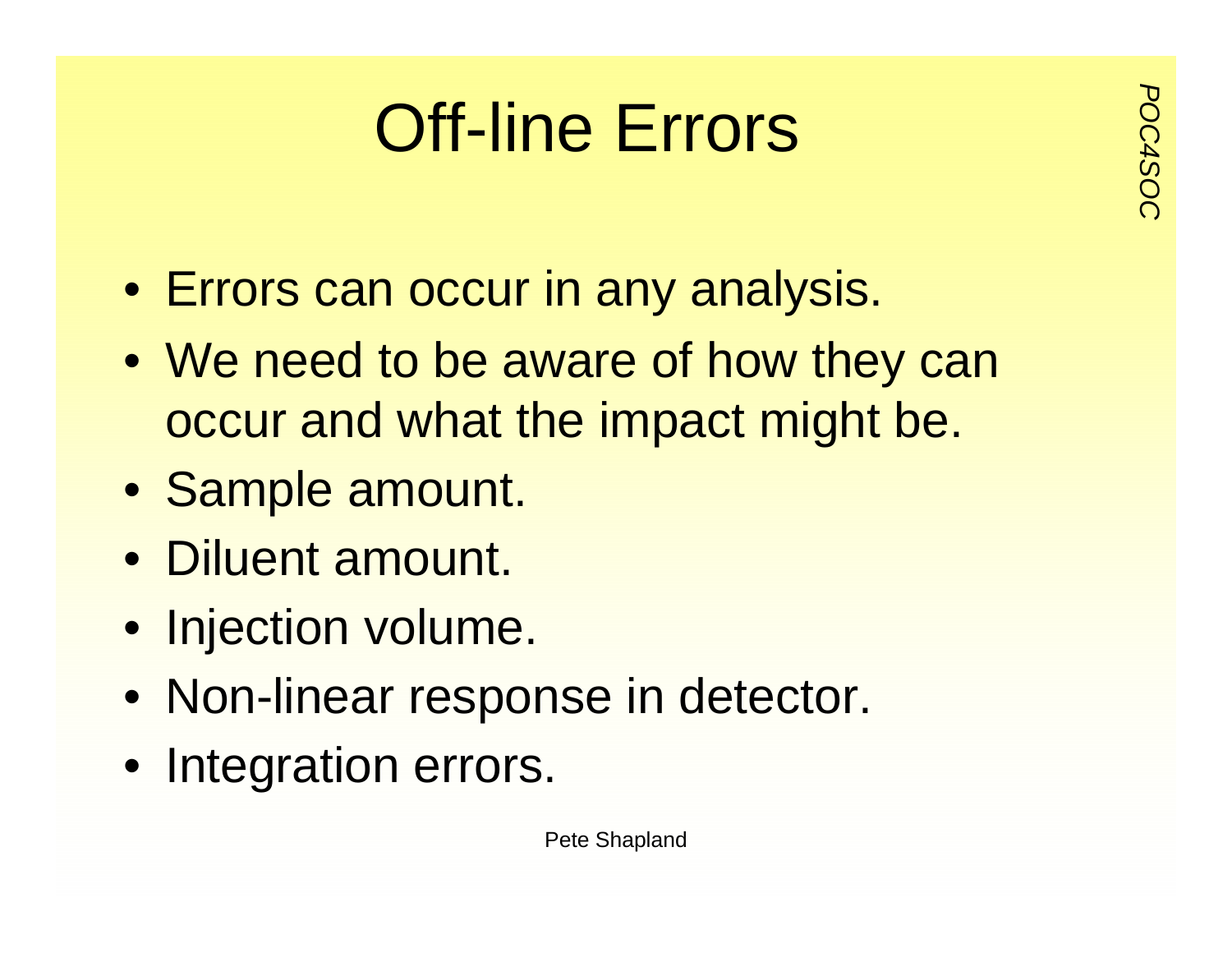## **POC<sub>5</sub>**<br>
POC<sub>5</sub><br>
POC<sub>5</sub>

Availability – Good Sensitivity – Excellent; will cover major components accurately Time-scale – Poor, requires off-line analysis and sample quenching Benefits – Lots of data, including minor components Drawbacks – Requires analytical investment prior to experimentation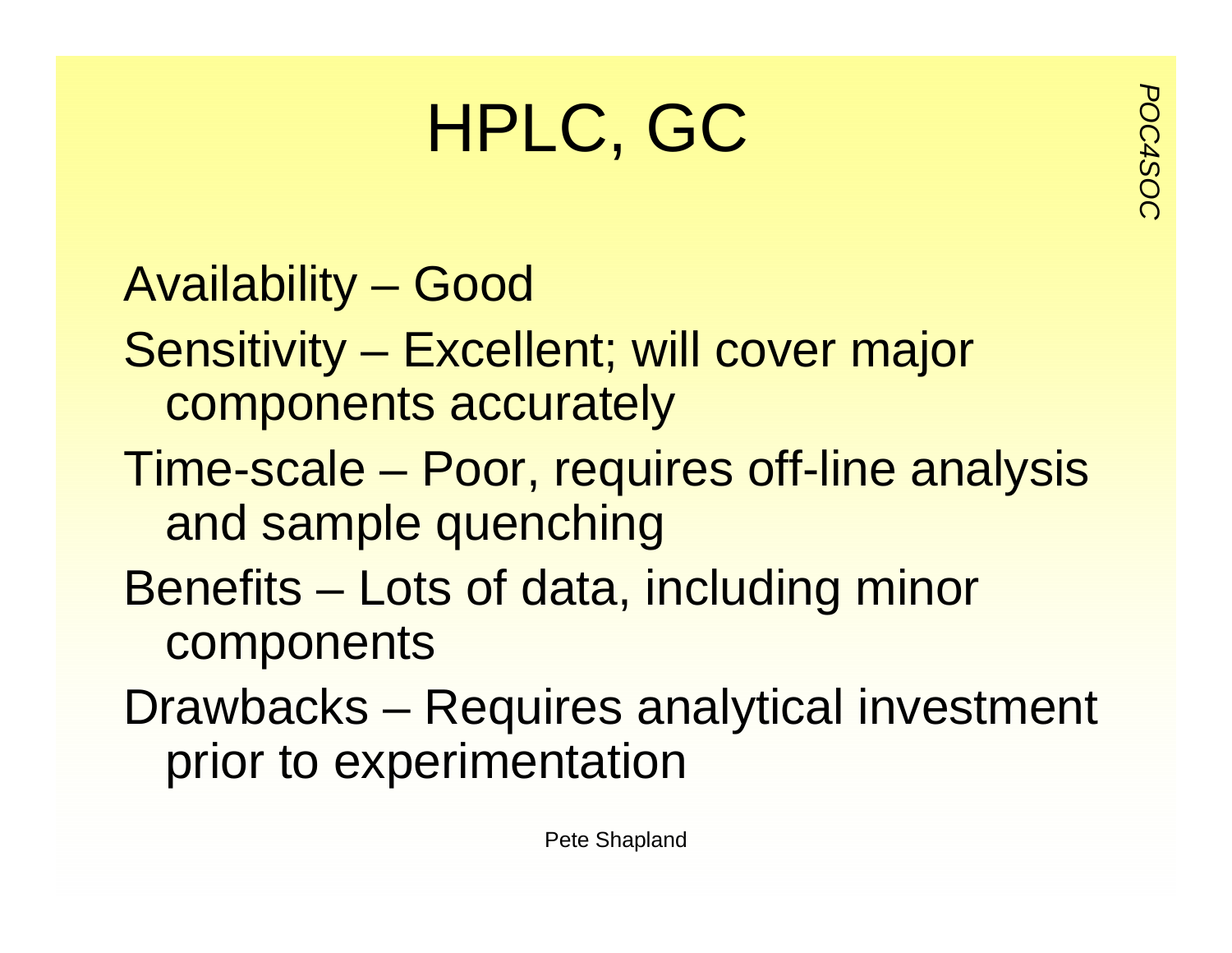# **Chromatography Output**

- Either a series of plots or a table of data.
- Data tends to be response *vs* time.
- Not always easy to convert to concentration data (more next session).
- Can be laborious to manipulate large amounts of data.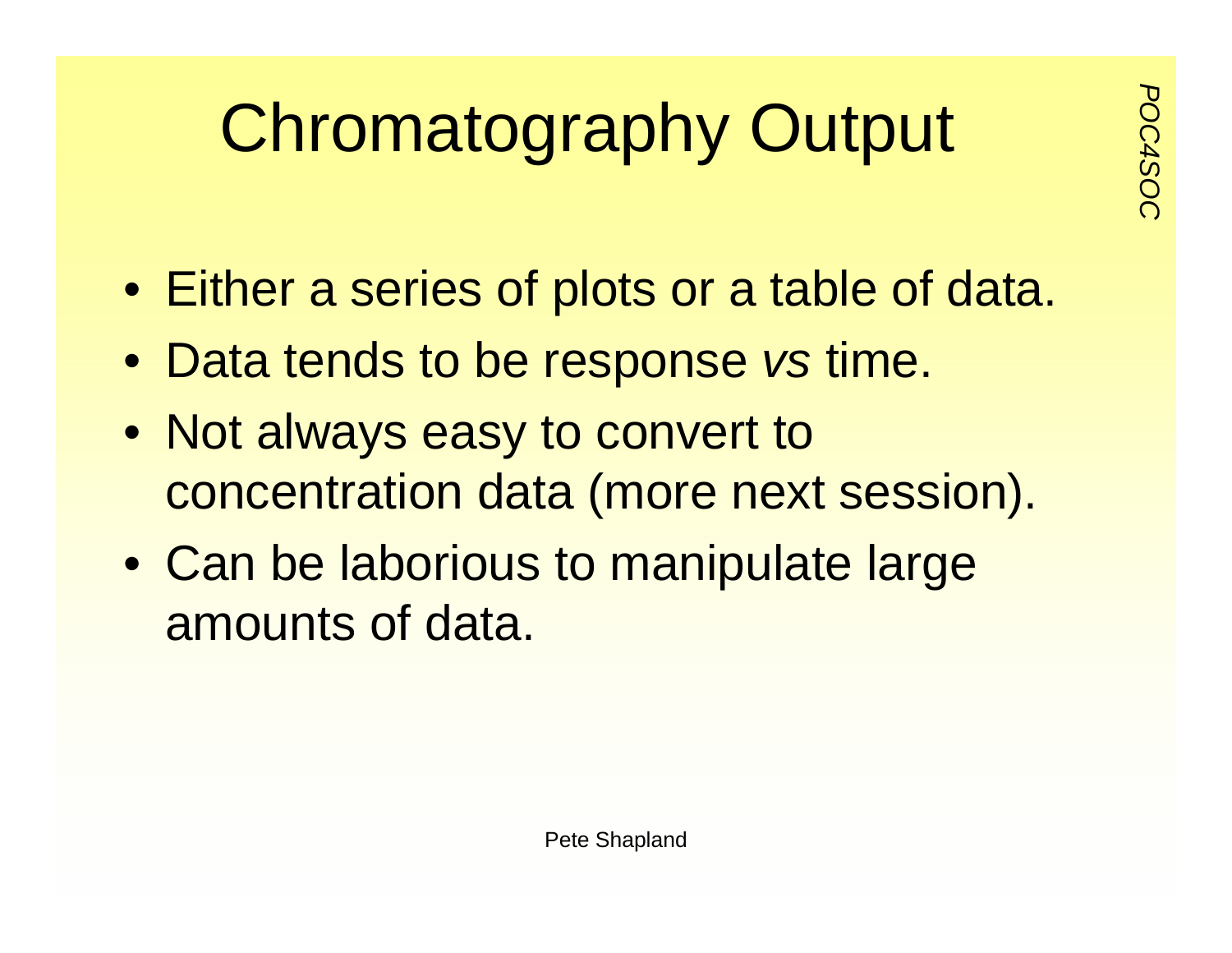# *POC4SOC* NMR

- Availability Good Sensitivity – Moderate  $\pm 2\%$
- Time-scale Minutes to hours
- Benefits Can monitor actual reaction rather than just samples. Multiple nuclei available. Easy to convert to concentration data.
- Drawbacks You do need to have clear resolution and homogeneous reactions.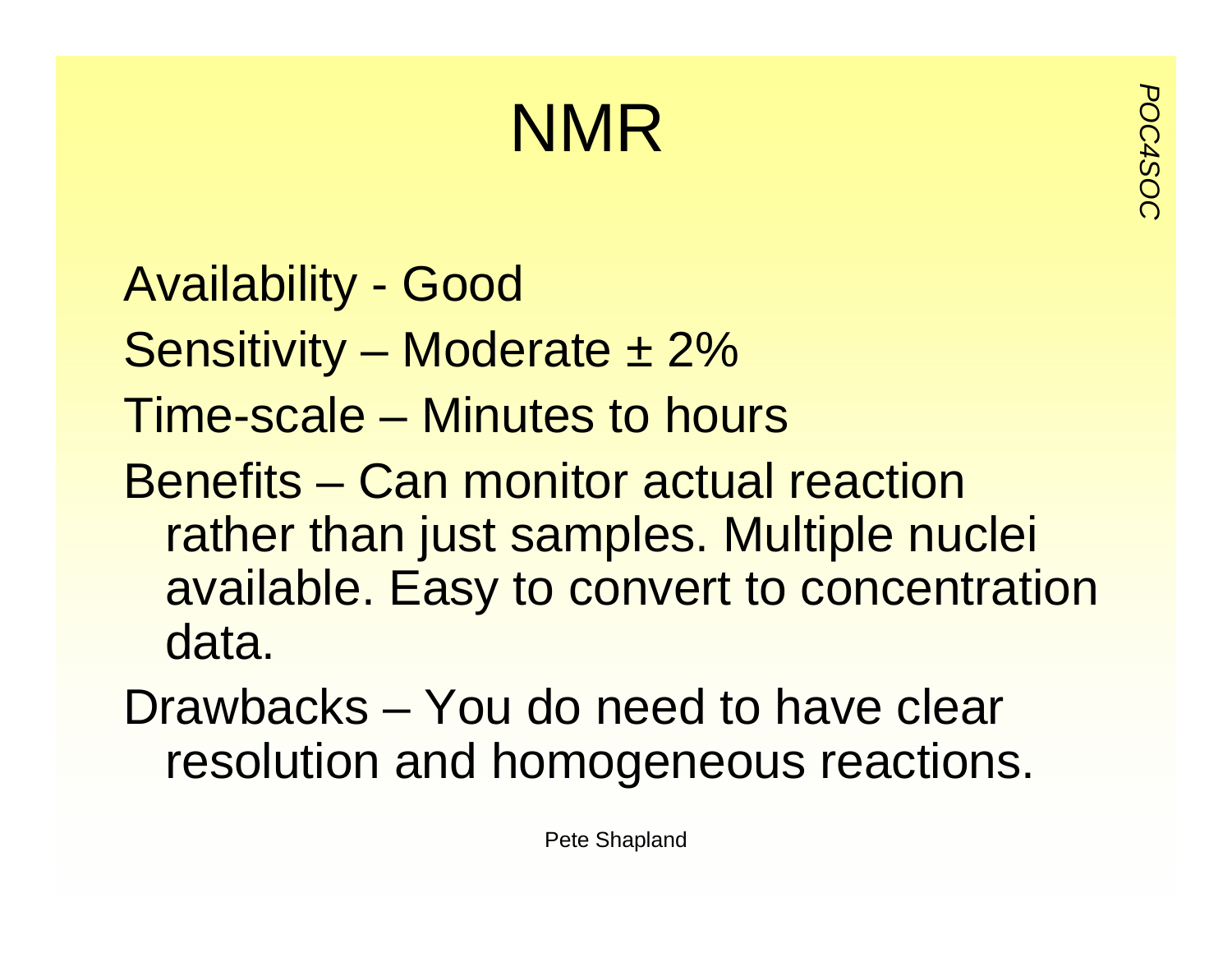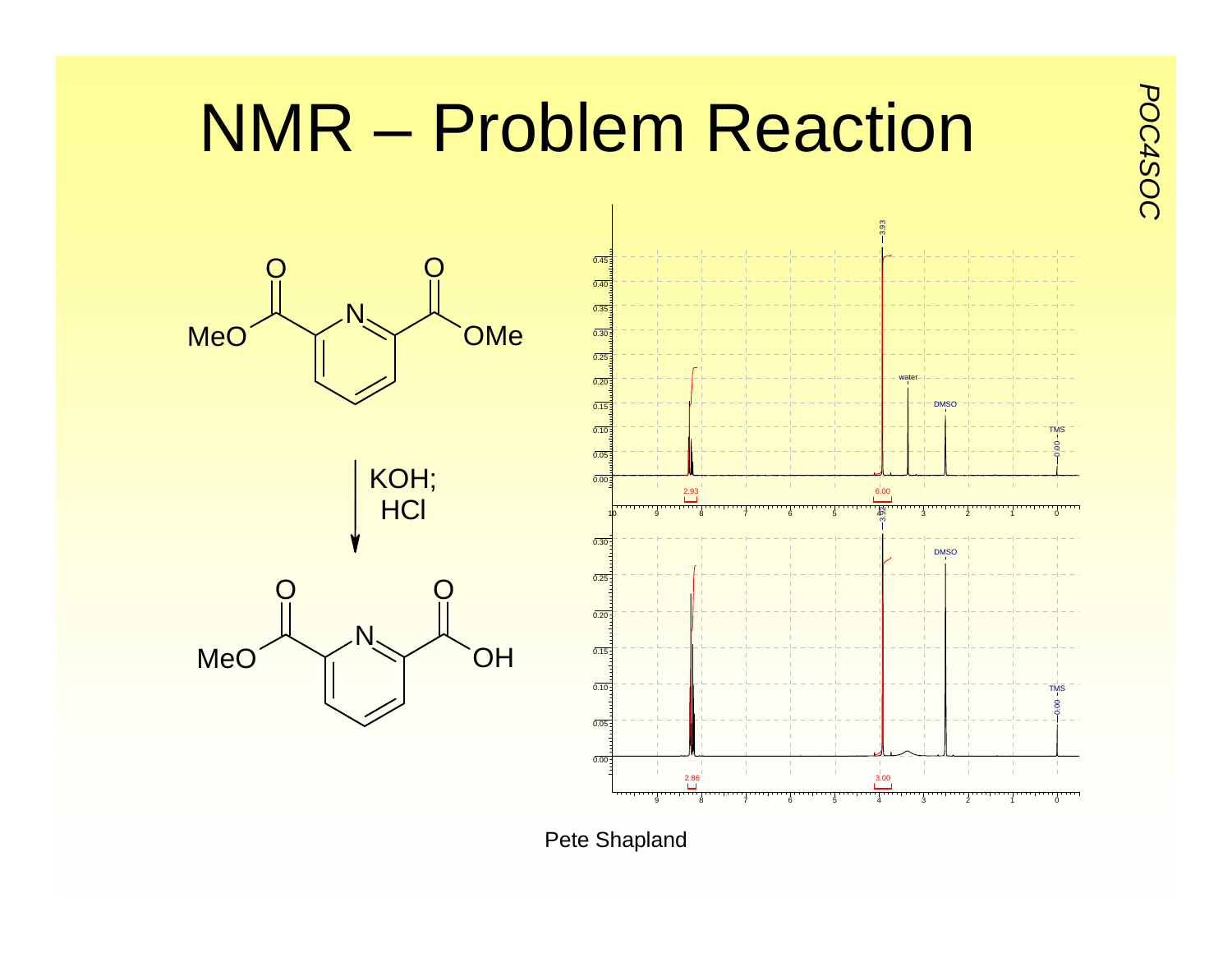

Pete Shapland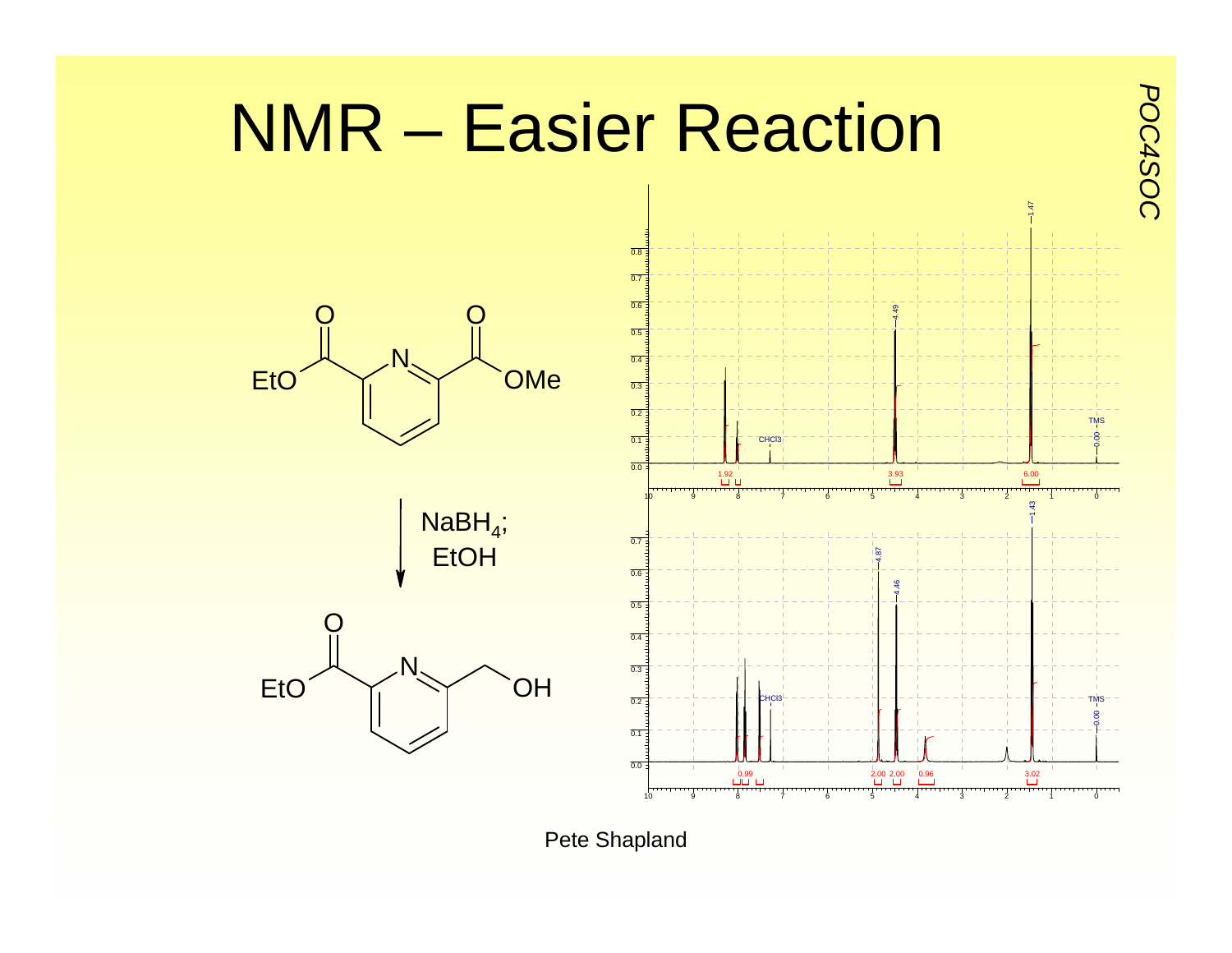## *POC4SOC* UV, IR

Availability – Moderate Sensitivity – Moderate; will cover major components accurately Time-scale  $-$  <1 sec (UV) to >4 sec (IR) Benefits – Allows in situ analysis of reactive intermediates. Concentration proportional to absorption Drawbacks – Reaction MUST be

homogeneous and transparent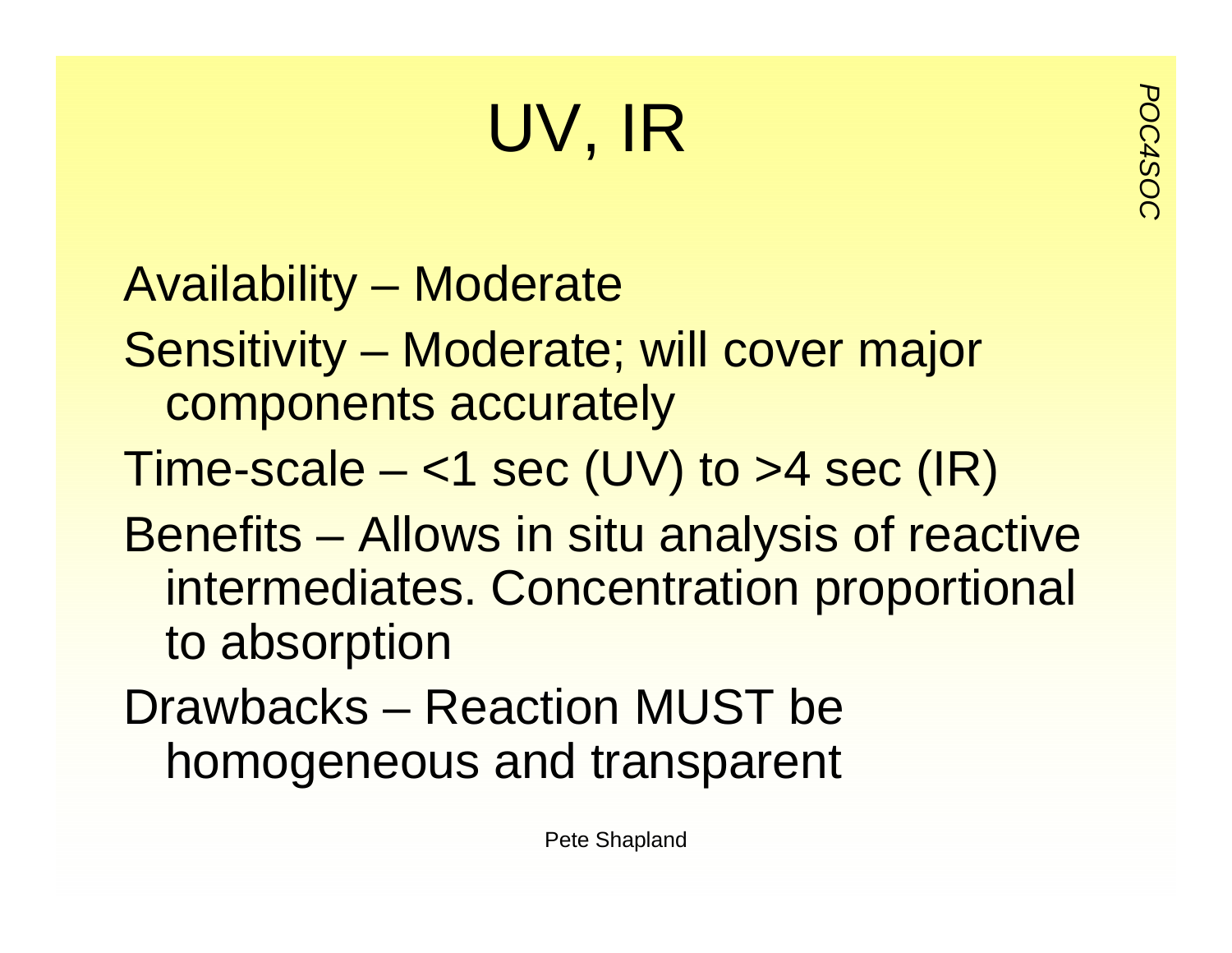## **POLY/Vis Output**

- Typically a series of overlay plots.
- Easy to calibrate for pure species but for two reacting species overlap causes nonzero absorption despite zero concentration.

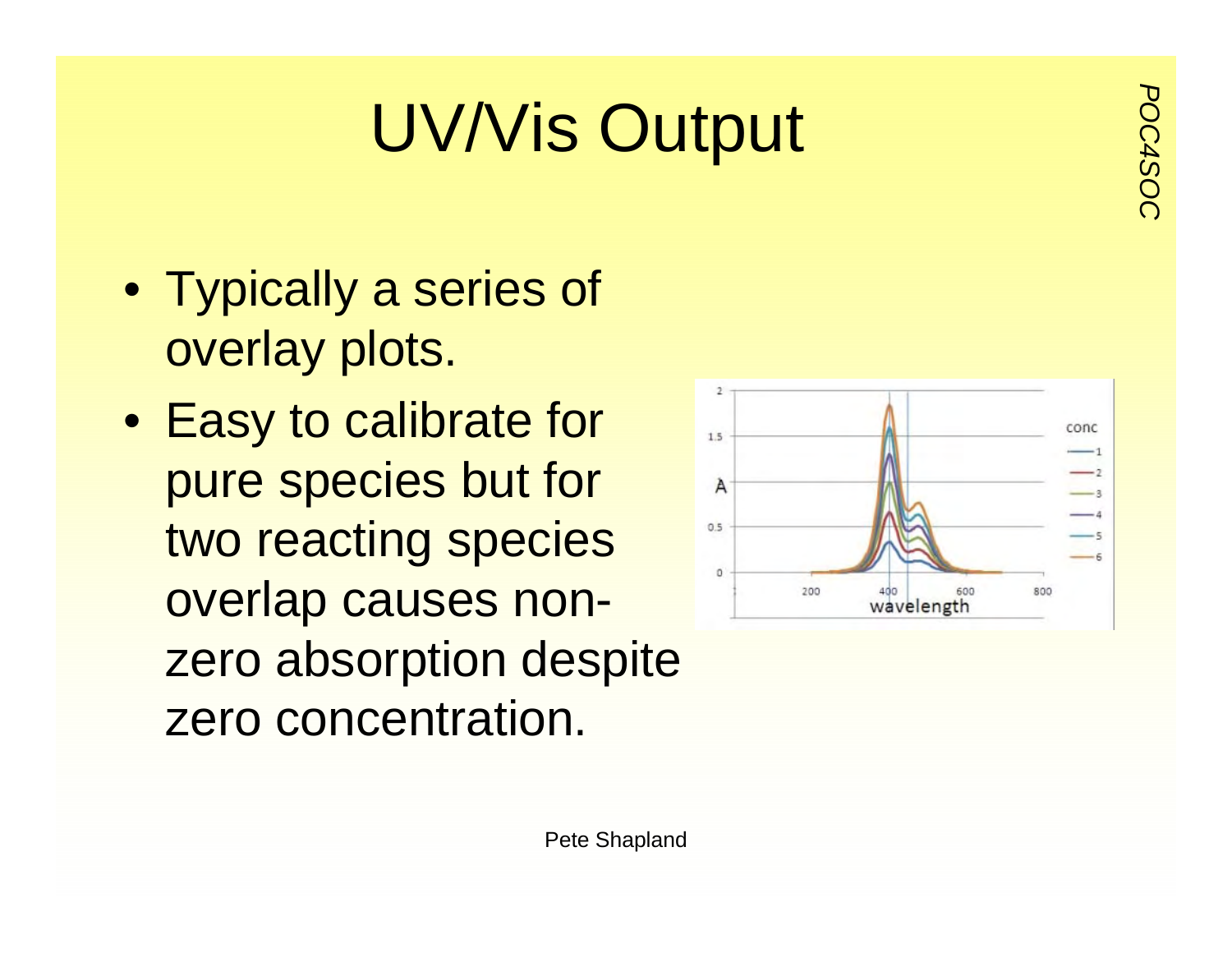# **PORAGAZISOS**<br>**POSASSISSISSISS**<br>
POINT - Significance

- The isosbestic point is the wavelength where the total absorption does not change during the course of the reaction ie.  $\varepsilon_{\textsf{subst}}$  =  $\varepsilon_{\textsf{prod}}$
- A good indication that long-lived intermediates are not present.
- If it moves or is out of focus, indicates extra complexity.

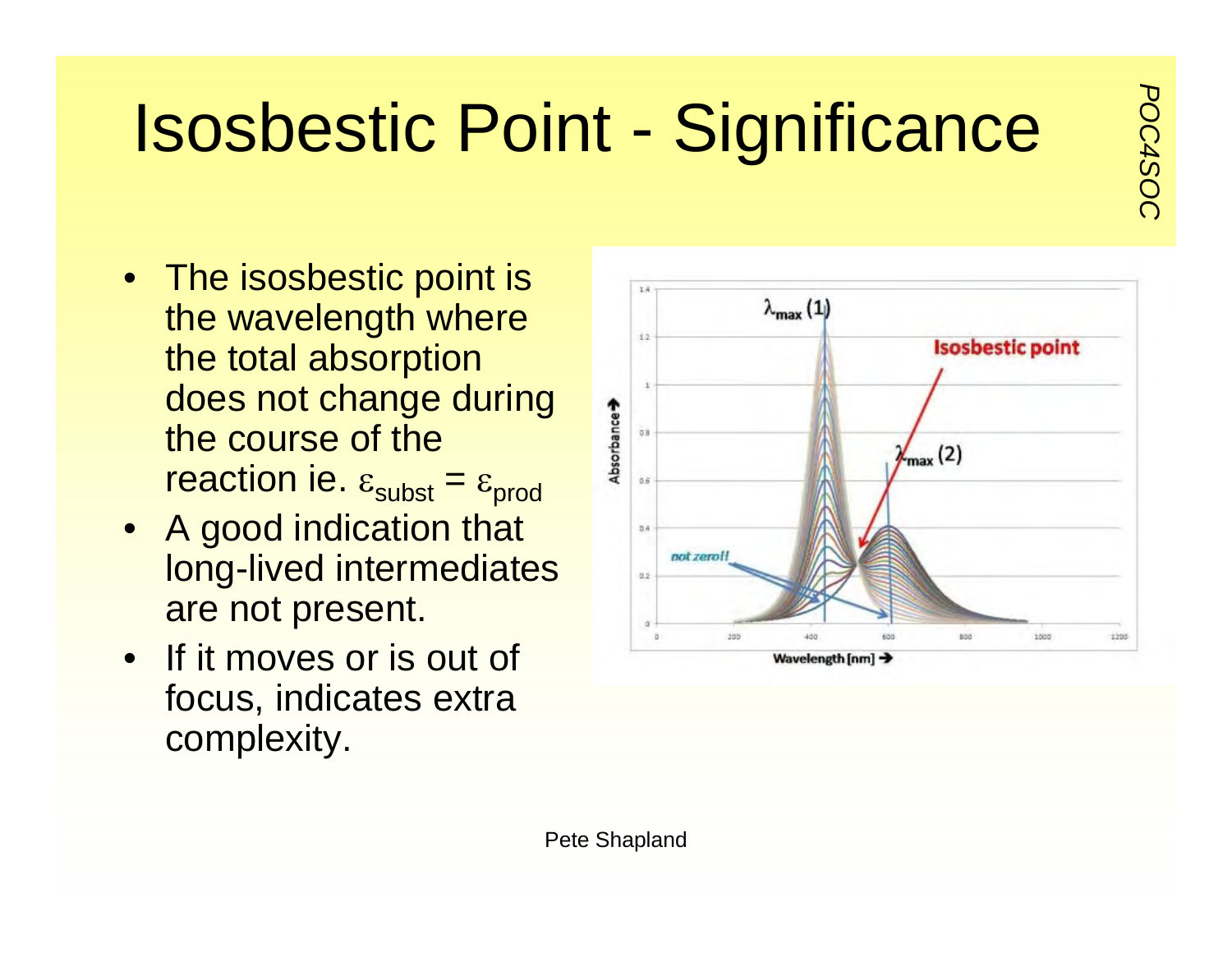# **ReactIR Output**

- Allows use of algorithms to pull out trends.
- Allows second derivative analysis to detect changes.
- Some software allows trending of peaks of unknown bond excitation.
	- ReactIR will show **all** species including byproducts.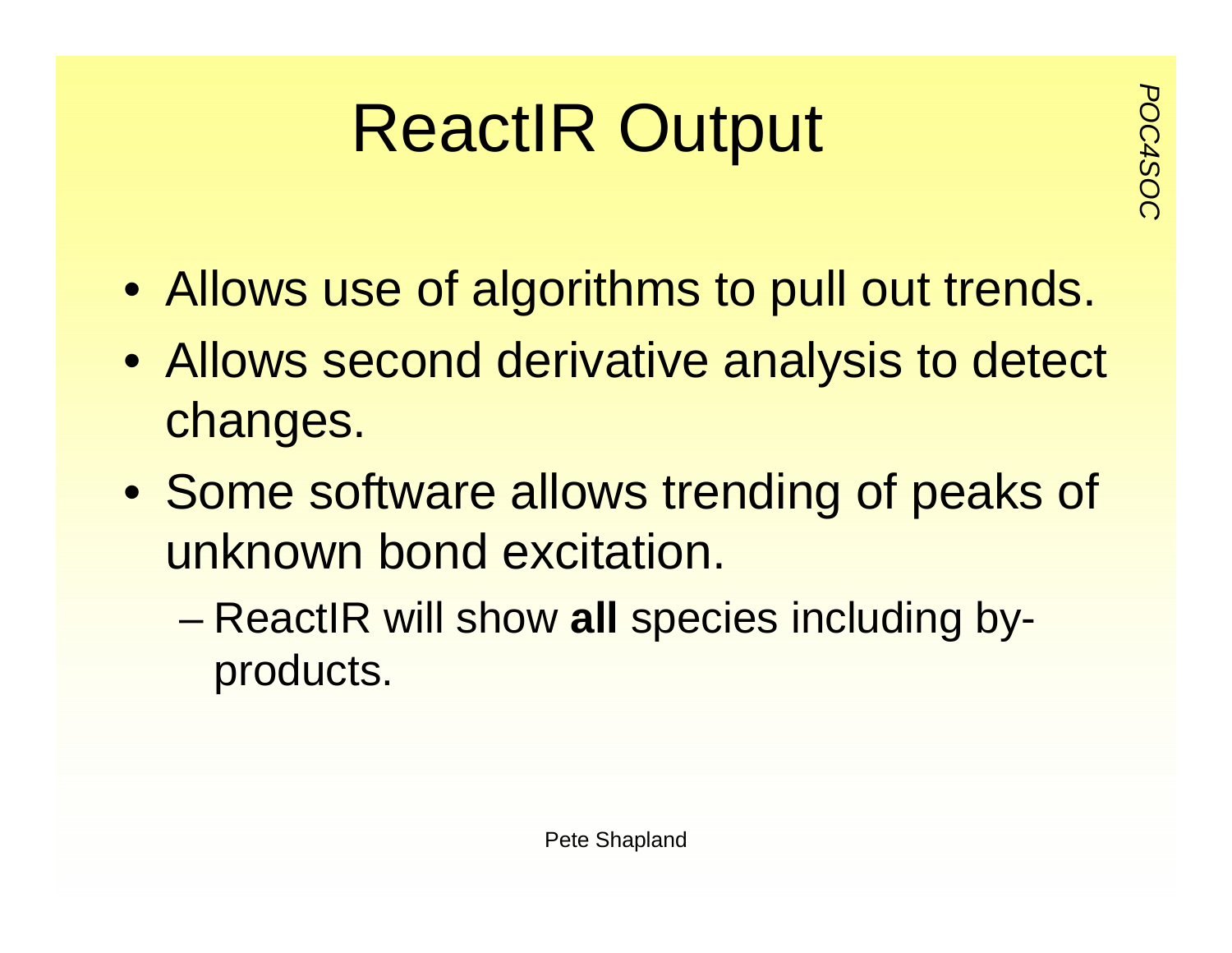# *POC4SOC* TLC

Availability – Excellent Sensitivity – Moderate; requires work Time-scale – Reaction of minutesBenefits – Cheap, allows easy calibration of response to concentration Drawbacks – High calibration effort.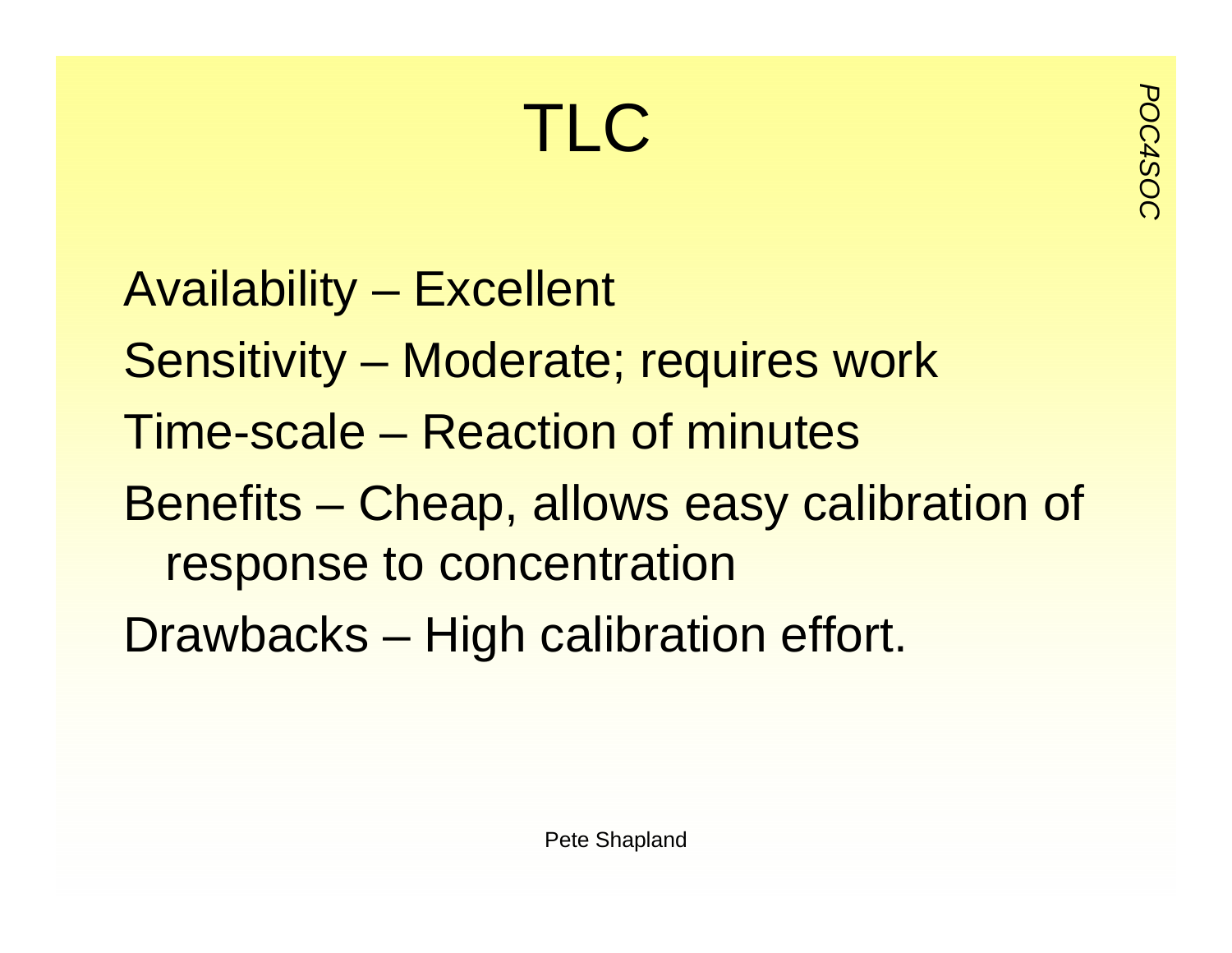# **Polarimetry**

Availability – Reasonable Sensitivity – Poor Time-scale – Rapid Benefits – Good for racemisation Drawbacks – Only good for racemisation!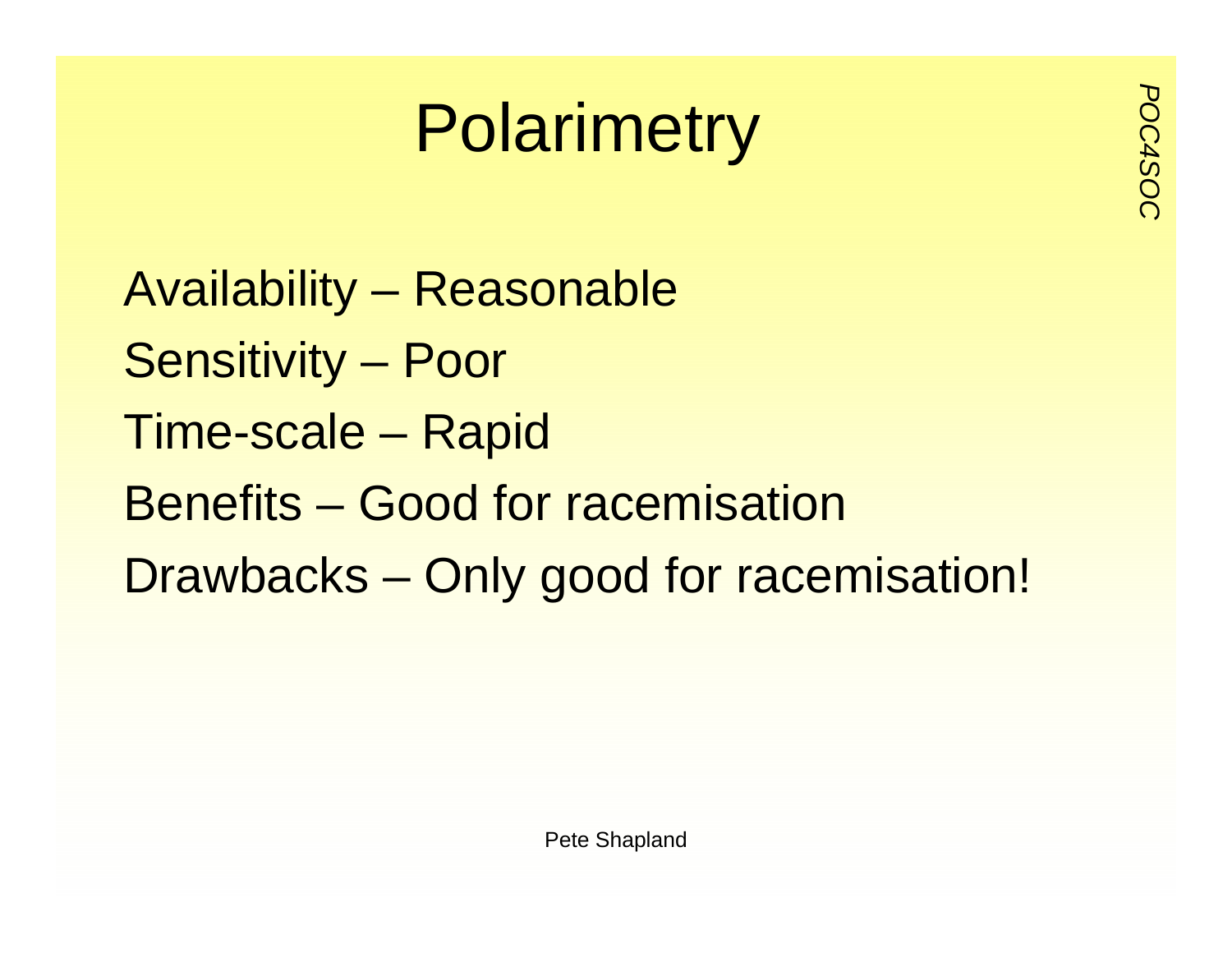# pH Changes

Availability – Excellent Sensitivity – Poor, logarithmic scale Time-scale – Rapid Benefits – Cheap and quick Drawbacks – Crude response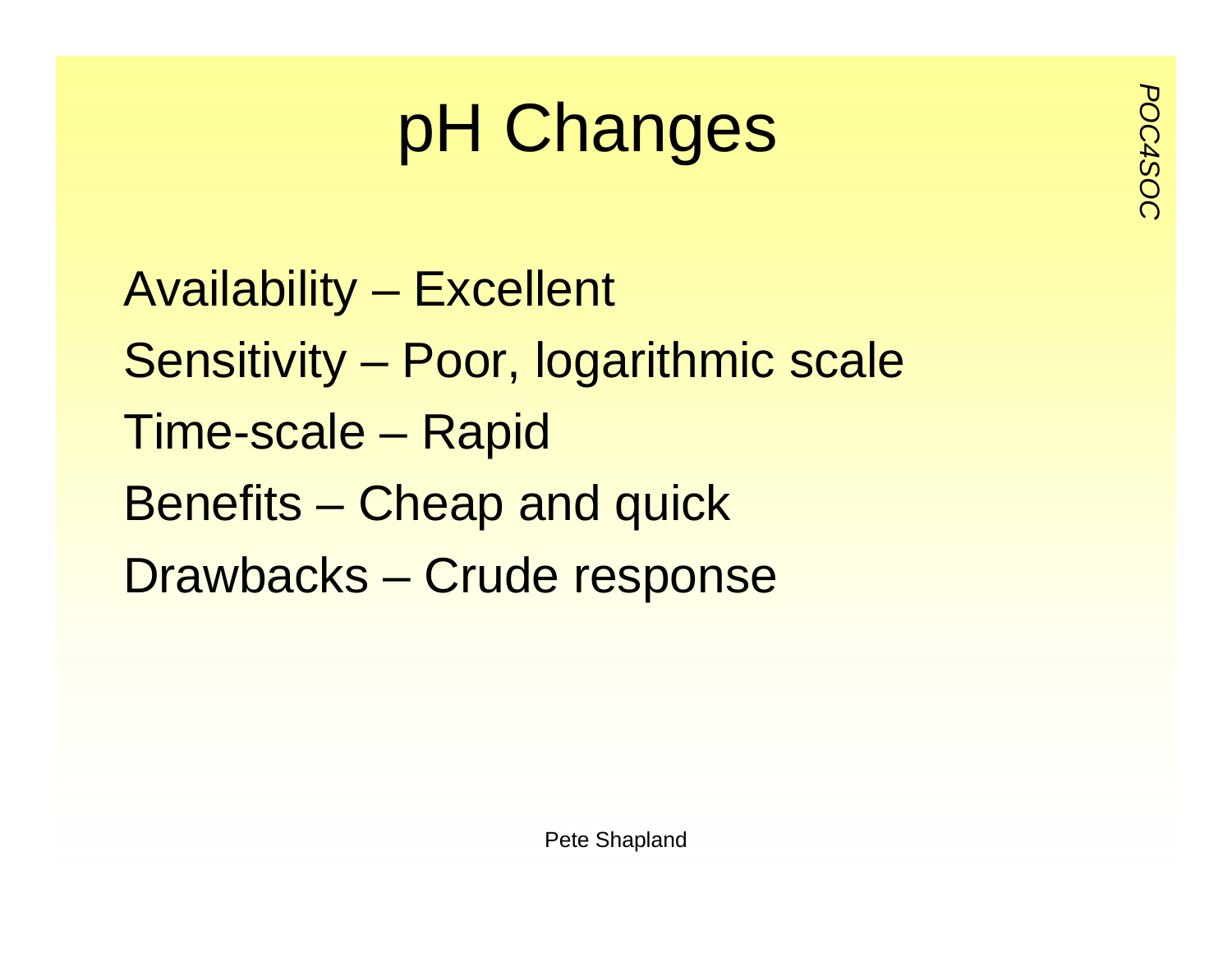# **Fast Kinetics Techniques**

- If  $t_{1/2}$  is very short (i.e. < a few seconds) the above techniques display limitations.
- Can turn to:
	- –Flow techniques i.e Stopped-flow method
	- –Flash photolysis
	- –Pulse radiolysis for radical chemistry
- See your specialist collaborator!